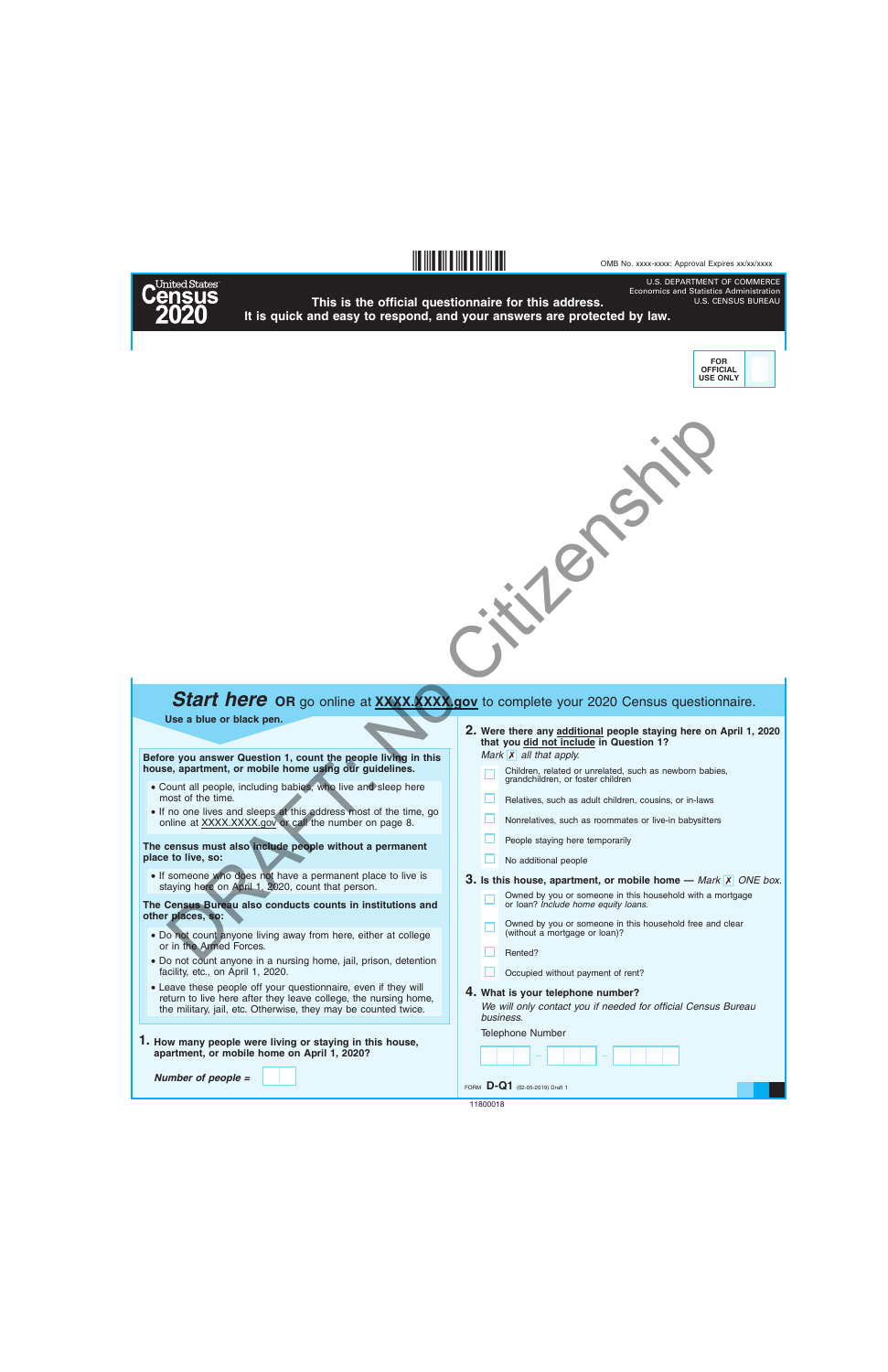| <b>Person 1</b>                                                                                                                                                                                                                                                                                                |                                                                                                                                                                                                                     |
|----------------------------------------------------------------------------------------------------------------------------------------------------------------------------------------------------------------------------------------------------------------------------------------------------------------|---------------------------------------------------------------------------------------------------------------------------------------------------------------------------------------------------------------------|
|                                                                                                                                                                                                                                                                                                                |                                                                                                                                                                                                                     |
| 5. Please provide information for each person living here. If<br>there is someone living here who pays the rent or owns this<br>residence, start by listing him or her as Person 1. If the<br>owner or the person who pays the rent does not live here,<br>start by listing any adult living here as Person 1. | 9. What is Person 1's race?<br>Mark $\overline{X}$ one or more boxes <b>AND</b> print origins.<br>White - Print, for example, German, Irish, English, Italian,<br>Lebanese, Egyptian, etc. $\overline{\mathcal{L}}$ |
| What is Person 1's name? Print name below.<br><b>First Name</b><br>MI                                                                                                                                                                                                                                          |                                                                                                                                                                                                                     |
|                                                                                                                                                                                                                                                                                                                | Black or African Am. - Print, for example, African American,<br>Jamaican, Haitian, Nigerian, Ethiopian, Somali, etc.                                                                                                |
| Last Name(s)                                                                                                                                                                                                                                                                                                   |                                                                                                                                                                                                                     |
|                                                                                                                                                                                                                                                                                                                | American Indian or Alaska Native - Print name of enrolled or<br>principal tribe(s), for example, Navajo Nation, Blackfeet Tribe,                                                                                    |
| <b>6. What is Person 1's sex? Mark X ONE box.</b>                                                                                                                                                                                                                                                              | Mayan, Aztec, Native Village of Barrow Inupiat Traditional<br>Government, Nome Eskimo Community, etc. $\bar{x}$                                                                                                     |
| Male<br>Female                                                                                                                                                                                                                                                                                                 |                                                                                                                                                                                                                     |
| 7. What is Person 1's age and what is Person 1's date of<br>birth? For babies less than 1 year old, do not write the age in<br>months. Write 0 as the age.                                                                                                                                                     | Chinese<br>Vietnamese<br>Native Hawaiian<br>Filipino<br>Korean<br>Samoan                                                                                                                                            |
| Print numbers in boxes.<br>Age on April 1, 2020<br>Year of birth<br>Month<br>Day                                                                                                                                                                                                                               | Chamorro<br>Asian Indian<br>Japanese<br>Other Asian -<br>Other Pacific Islander -                                                                                                                                   |
| years                                                                                                                                                                                                                                                                                                          | Print, for example,<br>Print, for example,<br>Pakistani, Cambodian,<br>Tongan, Fijian,<br>Marshallese, etc. $\overline{\mathcal{L}}$<br>Hmong, etc. $\overline{\mathcal{C}}$                                        |
| NOTE: Please answer BOTH Question 8 about Hispanic-<br>origin and Question 9 about race. For this census, Hispanic<br>origins are not races.                                                                                                                                                                   | Some other race - Print race or origin. $\overline{\mathcal{L}}$                                                                                                                                                    |
| 8. Is Person 1 of Hispanic, Latino, or Spanish origin?                                                                                                                                                                                                                                                         |                                                                                                                                                                                                                     |
| No, not of Hispanic, Latino, or Spanish origin<br>Yes, Mexican, Mexican Am., Chicano                                                                                                                                                                                                                           |                                                                                                                                                                                                                     |
| Yes, Puerto Rican                                                                                                                                                                                                                                                                                              |                                                                                                                                                                                                                     |
| Yes, Cuban<br>Yes, another Hispanic, Latino, or Spanish origin - Print, for                                                                                                                                                                                                                                    |                                                                                                                                                                                                                     |
| example, Salvadoran, Dominican, Colombian, Guatemalan,<br>Spaniard, Ecuadorian, etc.                                                                                                                                                                                                                           |                                                                                                                                                                                                                     |
|                                                                                                                                                                                                                                                                                                                |                                                                                                                                                                                                                     |
|                                                                                                                                                                                                                                                                                                                |                                                                                                                                                                                                                     |
|                                                                                                                                                                                                                                                                                                                |                                                                                                                                                                                                                     |
|                                                                                                                                                                                                                                                                                                                |                                                                                                                                                                                                                     |
|                                                                                                                                                                                                                                                                                                                | → If more people were counted in Question 1 on                                                                                                                                                                      |

**2** 11800026

**next page.**

**the front page, continue with Person 2 on the**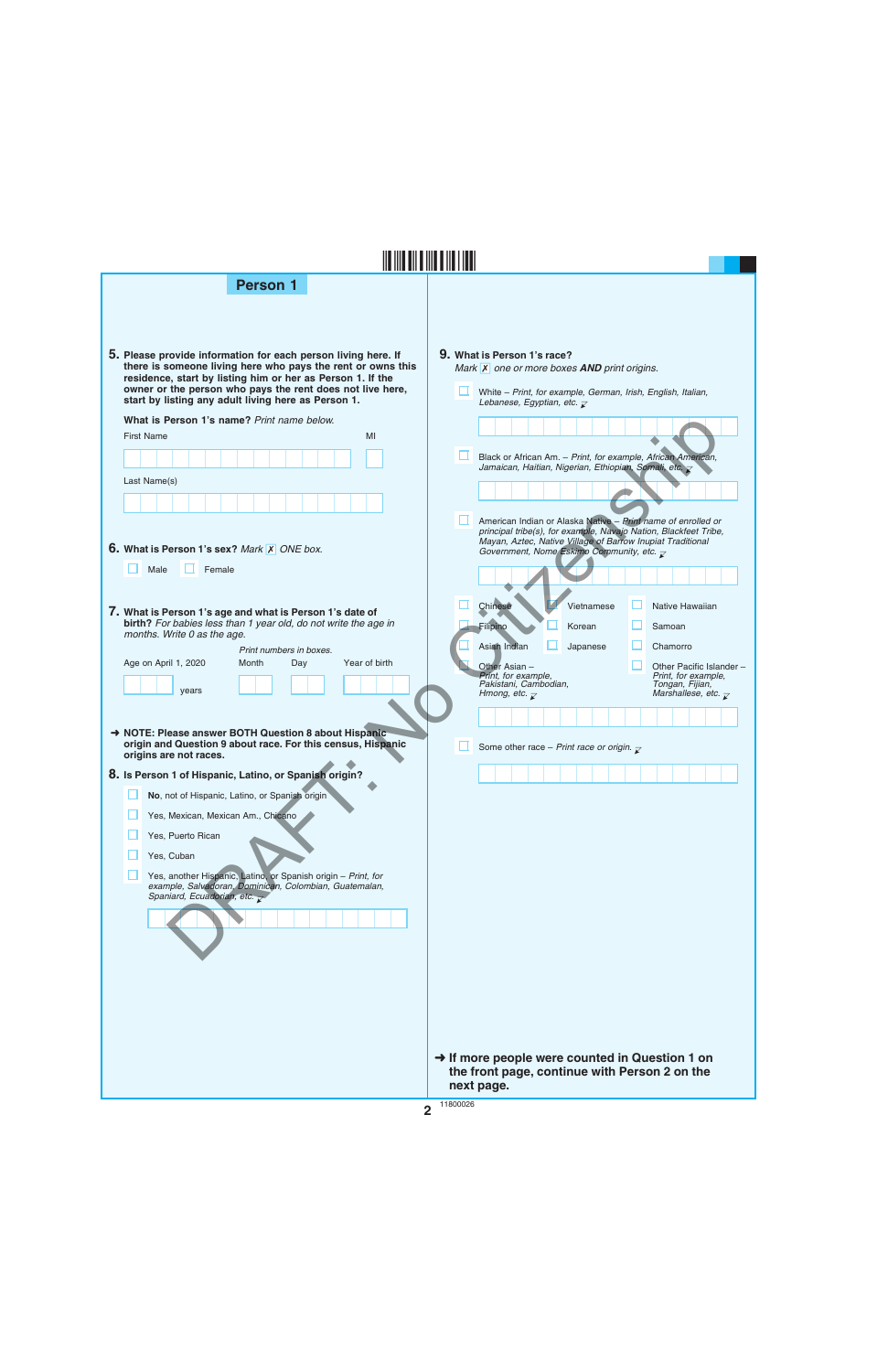|  | 1. Print name of                  | <b>Person 2</b>                                                                                     |     |                                                                                                                                   | 7. What is this person's race?                                                                                                 |                                            |
|--|-----------------------------------|-----------------------------------------------------------------------------------------------------|-----|-----------------------------------------------------------------------------------------------------------------------------------|--------------------------------------------------------------------------------------------------------------------------------|--------------------------------------------|
|  | <b>First Name</b>                 |                                                                                                     |     | MI                                                                                                                                | Mark X one or more boxes AND print origins.                                                                                    |                                            |
|  |                                   |                                                                                                     |     |                                                                                                                                   | White - Print, for example, German, Irish, English, Italian,<br>Lebanese, Egyptian, etc. $\overline{\mathcal{L}}$              |                                            |
|  | Last Name(s)                      |                                                                                                     |     |                                                                                                                                   |                                                                                                                                |                                            |
|  |                                   |                                                                                                     |     |                                                                                                                                   |                                                                                                                                |                                            |
|  |                                   |                                                                                                     |     |                                                                                                                                   | Black or African Am. - Print, for example, African American,                                                                   |                                            |
|  |                                   | 2. Does this person usually live or stay somewhere else?                                            |     |                                                                                                                                   | Jamaican, Haitian, Nigerian, Ethiopian, Somali, etc. $\bar{\chi}$                                                              |                                            |
|  | Mark $\mathsf{X}$ all that apply. |                                                                                                     |     |                                                                                                                                   |                                                                                                                                |                                            |
|  | <b>No</b>                         |                                                                                                     |     |                                                                                                                                   | American Indian or Alaska Native - Print name of enrolled or                                                                   |                                            |
|  | Yes, for college                  |                                                                                                     |     | Yes, with a parent or<br>other relative                                                                                           | principal tribe(s), for example, Navajo Nation, Blackfeet Tribe,<br>Mayan, Aztec, Native Village of Barrow Inupiat Traditional |                                            |
|  |                                   | Yes, for a military assignment                                                                      |     | Yes, at a seasonal or<br>second residence                                                                                         | Government, Nome Eskimo Community, etc. $\overline{\mathcal{L}}$                                                               |                                            |
|  | Yes, for a job or business        |                                                                                                     |     | Yes, in a jail or prison                                                                                                          |                                                                                                                                |                                            |
|  | Yes, in a nursing home            |                                                                                                     |     | Yes, for another reason                                                                                                           | Vietnamese<br>Chinese                                                                                                          | Native Hawaiian                            |
|  |                                   |                                                                                                     |     | 3. How is this person related to Person 1? Mark X ONE box.                                                                        | Filipino<br>Korean                                                                                                             | Samoan                                     |
|  |                                   | Opposite-sex husband/wife/spouse                                                                    |     | Father or mother                                                                                                                  | Asian Indian<br>Japanese                                                                                                       | Chamorro                                   |
|  |                                   | Opposite-sex unmarried partner                                                                      |     | Grandchild                                                                                                                        | Other Asian                                                                                                                    | Other Pacific Islander -                   |
|  |                                   | Same-sex husband/wife/spouse                                                                        |     | Parent-in-law                                                                                                                     | Print, for example,<br>Pakistani, Cambodian,                                                                                   | Print, for example,<br>Tongan, Fijian,     |
|  | Same-sex unmarried partner        |                                                                                                     |     | Son-in-law or daughter-in-law                                                                                                     | Hmong, etc. $\overline{\mathcal{L}}$                                                                                           | Marshallese, etc. $\overline{\mathcal{L}}$ |
|  | Biological son or daughter        |                                                                                                     |     | Other relative                                                                                                                    |                                                                                                                                |                                            |
|  | Adopted son or daughter           |                                                                                                     |     | Roommate or housemate                                                                                                             | Some other race - Print race or origin. $\mathbf{r}$                                                                           |                                            |
|  | Stepson or stepdaughter           |                                                                                                     |     | Foster child                                                                                                                      |                                                                                                                                |                                            |
|  | Brother or sister                 |                                                                                                     |     | Other nonrelative                                                                                                                 |                                                                                                                                |                                            |
|  |                                   | 4. What is this person's sex? Mark X ONE box.                                                       |     |                                                                                                                                   |                                                                                                                                |                                            |
|  | Male                              | Female                                                                                              |     |                                                                                                                                   |                                                                                                                                |                                            |
|  |                                   |                                                                                                     |     |                                                                                                                                   |                                                                                                                                |                                            |
|  |                                   |                                                                                                     |     | 5. What is this person's age and what is this person's date of<br>birth? For babies less than 1 year old, do not write the age in |                                                                                                                                |                                            |
|  | months. Write 0 as the age.       | Print numbers in boxes.                                                                             |     |                                                                                                                                   |                                                                                                                                |                                            |
|  | Age on April 1, 2020              | <b>Month</b>                                                                                        | Day | Year of birth                                                                                                                     |                                                                                                                                |                                            |
|  | years                             |                                                                                                     |     |                                                                                                                                   |                                                                                                                                |                                            |
|  |                                   |                                                                                                     |     | → NOTE: Please answer BOTH Question 6 about Hispanic                                                                              |                                                                                                                                |                                            |
|  | origins are not races.            |                                                                                                     |     | origin and Question 7 about race. For this census, Hispanic                                                                       |                                                                                                                                |                                            |
|  |                                   | 6. Is this person of Hispanic, Latino, or Spanish origin?                                           |     |                                                                                                                                   |                                                                                                                                |                                            |
|  |                                   | No, not of Hispanic, Latino, or Spanish origin                                                      |     |                                                                                                                                   |                                                                                                                                |                                            |
|  |                                   | Yes, Mexican, Mexican Am., Chicano                                                                  |     |                                                                                                                                   |                                                                                                                                |                                            |
|  | Yes, Puerto Rican                 |                                                                                                     |     |                                                                                                                                   |                                                                                                                                |                                            |
|  | Yes, Cuban                        |                                                                                                     |     |                                                                                                                                   |                                                                                                                                |                                            |
|  |                                   | Yes, another Hispanic, Latino, or Spanish origin - Print, for                                       |     |                                                                                                                                   |                                                                                                                                |                                            |
|  |                                   | example, Salvadoran, Dominican, Colombian, Guatemalan,<br>Spaniard, Ecuadorian, etc. $\overline{z}$ |     |                                                                                                                                   | $\rightarrow$ If more people were counted in Question 1 on                                                                     |                                            |
|  |                                   |                                                                                                     |     |                                                                                                                                   | the front page, continue with Person 3 on the                                                                                  |                                            |
|  |                                   |                                                                                                     |     |                                                                                                                                   | next page.                                                                                                                     |                                            |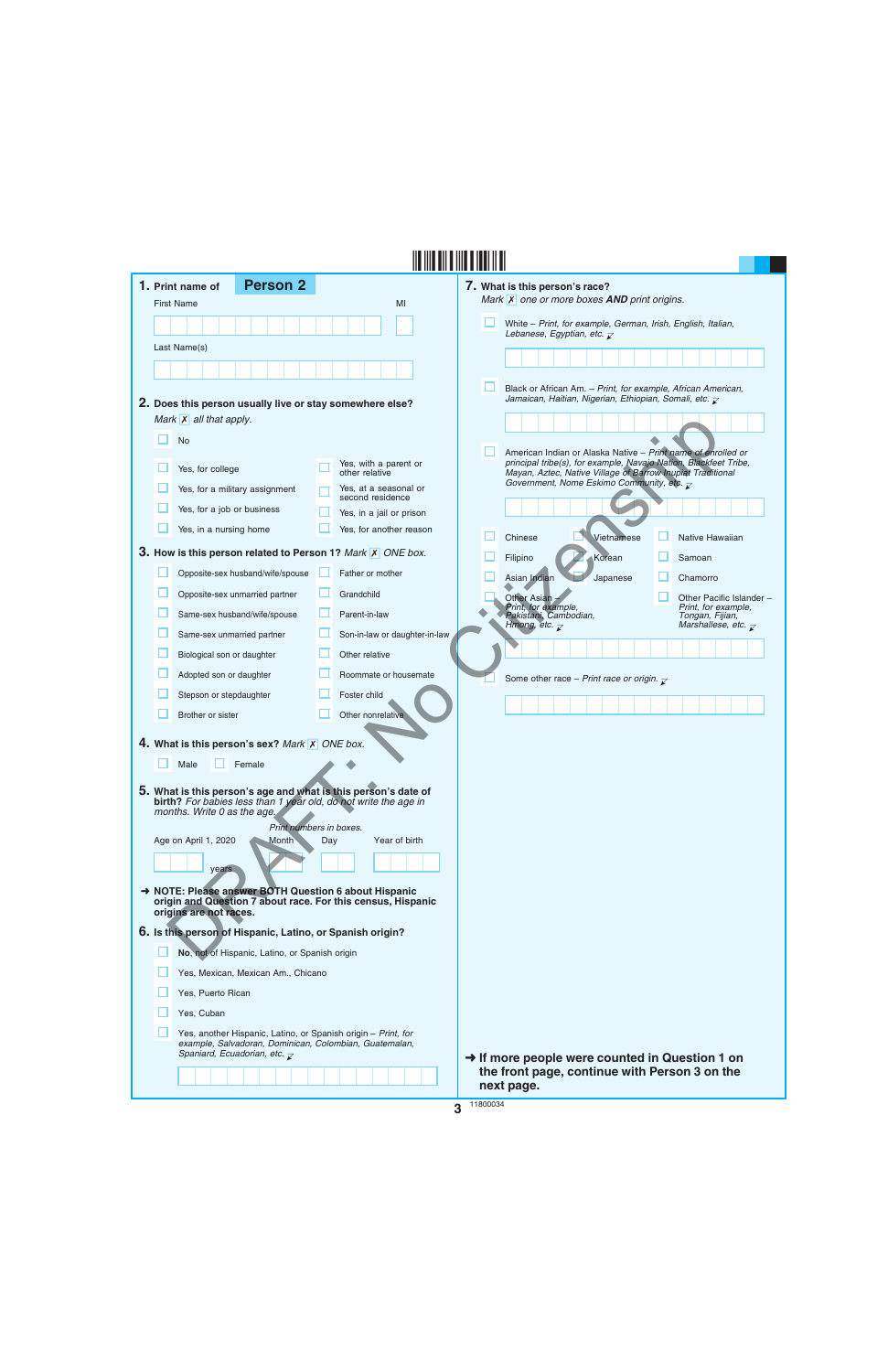|  | <b>Person 3</b><br>1. Print name of                                                                                               |     |                                           | 7. What is this person's race?                                                                                                           |
|--|-----------------------------------------------------------------------------------------------------------------------------------|-----|-------------------------------------------|------------------------------------------------------------------------------------------------------------------------------------------|
|  | <b>First Name</b>                                                                                                                 |     | MI                                        | Mark <b>X</b> one or more boxes <b>AND</b> print origins.                                                                                |
|  |                                                                                                                                   |     |                                           | White - Print, for example, German, Irish, English, Italian,<br>Lebanese, Egyptian, etc. $\mathbb Z$                                     |
|  | Last Name(s)                                                                                                                      |     |                                           |                                                                                                                                          |
|  |                                                                                                                                   |     |                                           |                                                                                                                                          |
|  |                                                                                                                                   |     |                                           | Black or African Am. - Print, for example, African American,<br>Jamaican, Haitian, Nigerian, Ethiopian, Somali, etc. $\bar{\mathcal{L}}$ |
|  | 2. Does this person usually live or stay somewhere else?                                                                          |     |                                           |                                                                                                                                          |
|  | Mark $\overline{X}$ all that apply.                                                                                               |     |                                           |                                                                                                                                          |
|  | <b>No</b>                                                                                                                         |     |                                           | American Indian or Alaska Native - Print name of enrolled or                                                                             |
|  | Yes, for college                                                                                                                  |     | Yes, with a parent or<br>other relative   | principal tribe(s), for example, Navajo Nation, Blackfeet Tribe,<br>Mayan, Aztec, Native Village of Barrow Inupiat Traditional           |
|  | Yes, for a military assignment                                                                                                    |     | Yes, at a seasonal or<br>second residence | Government, Nome Eskimo Community, etc. $\overline{\mathcal{L}}$                                                                         |
|  | Yes, for a job or business                                                                                                        |     | Yes, in a jail or prison                  |                                                                                                                                          |
|  | Yes, in a nursing home                                                                                                            |     | Yes, for another reason                   | Vietnamese<br>Chinese<br>Native Hawaiian                                                                                                 |
|  | 3. How is this person related to Person 1? Mark X ONE box.                                                                        |     |                                           | Korean<br>Filipino<br>Samoan                                                                                                             |
|  | Opposite-sex husband/wife/spouse                                                                                                  |     | Father or mother                          | Asian Indian<br>Japanese<br>Chamorro                                                                                                     |
|  | Opposite-sex unmarried partner                                                                                                    | ப   | Grandchild                                | Other Asian<br>Other Pacific Islander -                                                                                                  |
|  | Same-sex husband/wife/spouse                                                                                                      |     | Parent-in-law                             | Print, for example,<br>Print, for example,<br>Pakistani, Cambodian,<br>Tongan, Fijian,                                                   |
|  | Same-sex unmarried partner                                                                                                        |     | Son-in-law or daughter-in-law             | Hmong, etc. $\overline{\mathcal{L}}$<br>Marshallese, etc. $\overline{\mathcal{C}}$                                                       |
|  | Biological son or daughter                                                                                                        |     | Other relative                            |                                                                                                                                          |
|  | Adopted son or daughter                                                                                                           |     | Roommate or housemate                     | Some other race - Print race or origin. $\bar{\mathbf{z}}$                                                                               |
|  | Stepson or stepdaughter                                                                                                           |     | Foster child                              |                                                                                                                                          |
|  | Brother or sister                                                                                                                 |     | Other nonrelative                         |                                                                                                                                          |
|  | 4. What is this person's sex? Mark X ONE box.                                                                                     |     |                                           |                                                                                                                                          |
|  | Male<br>Female                                                                                                                    |     |                                           |                                                                                                                                          |
|  |                                                                                                                                   |     |                                           |                                                                                                                                          |
|  | 5. What is this person's age and what is this person's date of<br>birth? For babies less than 1 year old, do not write the age in |     |                                           |                                                                                                                                          |
|  | months. Write 0 as the age.<br>Print numbers in boxes.                                                                            |     |                                           |                                                                                                                                          |
|  | Age on April 1, 2020<br><b>Month</b>                                                                                              | Day | Year of birth                             |                                                                                                                                          |
|  | years                                                                                                                             |     |                                           |                                                                                                                                          |
|  | → NOTE: Please answer BOTH Question 6 about Hispanic                                                                              |     |                                           |                                                                                                                                          |
|  | origin and Question 7 about race. For this census, Hispanic<br>origins are not races.                                             |     |                                           |                                                                                                                                          |
|  | 6. Is this person of Hispanic, Latino, or Spanish origin?                                                                         |     |                                           |                                                                                                                                          |
|  | No, not of Hispanic, Latino, or Spanish origin                                                                                    |     |                                           |                                                                                                                                          |
|  | Yes, Mexican, Mexican Am., Chicano                                                                                                |     |                                           |                                                                                                                                          |
|  | Yes, Puerto Rican                                                                                                                 |     |                                           |                                                                                                                                          |
|  | Yes, Cuban                                                                                                                        |     |                                           |                                                                                                                                          |
|  | Yes, another Hispanic, Latino, or Spanish origin - Print, for<br>example, Salvadoran, Dominican, Colombian, Guatemalan,           |     |                                           |                                                                                                                                          |
|  | Spaniard, Ecuadorian, etc. $\bar{z}$                                                                                              |     |                                           | → If more people were counted in Question 1 on                                                                                           |
|  |                                                                                                                                   |     |                                           | the front page, continue with Person 4 on the<br>next page.                                                                              |

**4** 11800042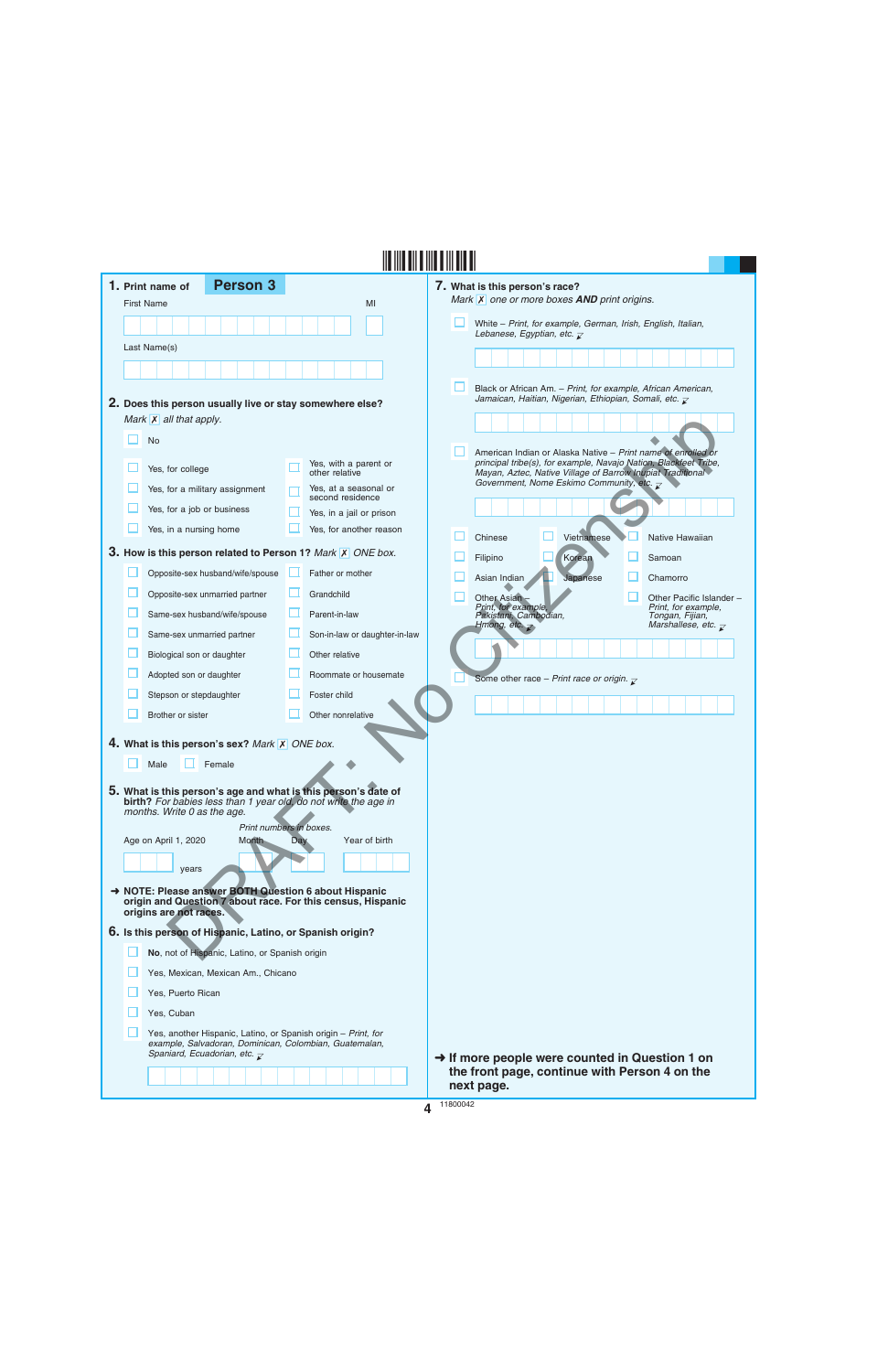| 1. Print name of                               | <b>Person 4</b>                                                                                               |     |                                                                                                                                   | 7. What is this person's race?                                                                                                 |                                                                                      |
|------------------------------------------------|---------------------------------------------------------------------------------------------------------------|-----|-----------------------------------------------------------------------------------------------------------------------------------|--------------------------------------------------------------------------------------------------------------------------------|--------------------------------------------------------------------------------------|
| <b>First Name</b>                              |                                                                                                               |     | MI                                                                                                                                | Mark $\overline{X}$ one or more boxes <b>AND</b> print origins.                                                                |                                                                                      |
|                                                |                                                                                                               |     |                                                                                                                                   | White - Print, for example, German, Irish, English, Italian,<br>Lebanese, Egyptian, etc. $\overline{\mathcal{L}}$              |                                                                                      |
| Last Name(s)                                   |                                                                                                               |     |                                                                                                                                   |                                                                                                                                |                                                                                      |
|                                                |                                                                                                               |     |                                                                                                                                   |                                                                                                                                |                                                                                      |
|                                                |                                                                                                               |     |                                                                                                                                   | Black or African Am. - Print, for example, African American,                                                                   |                                                                                      |
|                                                | 2. Does this person usually live or stay somewhere else?                                                      |     |                                                                                                                                   | Jamaican, Haitian, Nigerian, Ethiopian, Somali, etc. $\bar{\mathcal{L}}$                                                       |                                                                                      |
| Mark $\mathsf{X}$ all that apply.<br><b>No</b> |                                                                                                               |     |                                                                                                                                   |                                                                                                                                |                                                                                      |
|                                                |                                                                                                               |     |                                                                                                                                   | American Indian or Alaska Native - Print name of enrolled or                                                                   |                                                                                      |
| Yes, for college                               |                                                                                                               |     | Yes, with a parent or<br>other relative                                                                                           | principal tribe(s), for example, Navajo Nation, Blackfeet Tribe,<br>Mayan, Aztec, Native Village of Barrow Inupiat Traditional |                                                                                      |
|                                                | Yes, for a military assignment                                                                                |     | Yes, at a seasonal or<br>second residence                                                                                         | Government, Nome Eskimo Community, etc. $\overline{\smile}$                                                                    |                                                                                      |
| Yes, for a job or business                     |                                                                                                               |     | Yes, in a jail or prison                                                                                                          |                                                                                                                                |                                                                                      |
| Yes, in a nursing home                         |                                                                                                               |     | Yes, for another reason                                                                                                           | Vietnamese<br>Chinese                                                                                                          | Native Hawaiian                                                                      |
|                                                |                                                                                                               |     | 3. How is this person related to Person 1? Mark X ONE box.                                                                        | Filipino<br>Korean                                                                                                             | Samoan                                                                               |
|                                                | Opposite-sex husband/wife/spouse                                                                              |     | Father or mother                                                                                                                  | Asian Indian<br>Japanese                                                                                                       | Chamorro                                                                             |
|                                                | Opposite-sex unmarried partner                                                                                |     | Grandchild                                                                                                                        | Other Asian                                                                                                                    | Other Pacific Islander -                                                             |
|                                                | Same-sex husband/wife/spouse                                                                                  |     | Parent-in-law                                                                                                                     | Print, for example,<br>Pakistani, Cambodian,<br>Hmong, etc. $\overline{\mathcal{K}}$                                           | Print, for example,<br>Tongan, Fijian,<br>Marshallese, etc. $\overline{\mathcal{L}}$ |
|                                                | Same-sex unmarried partner                                                                                    |     | Son-in-law or daughter-in-law                                                                                                     |                                                                                                                                |                                                                                      |
| Biological son or daughter                     |                                                                                                               |     | Other relative                                                                                                                    |                                                                                                                                |                                                                                      |
| Adopted son or daughter                        |                                                                                                               |     | Roommate or housemate                                                                                                             | Some other race - Print race or origin. $\mathbf{r}$                                                                           |                                                                                      |
| Stepson or stepdaughter                        |                                                                                                               |     | Foster child                                                                                                                      |                                                                                                                                |                                                                                      |
| Brother or sister                              |                                                                                                               |     | Other nonrelative                                                                                                                 |                                                                                                                                |                                                                                      |
|                                                | 4. What is this person's sex? Mark X ONE box.                                                                 |     |                                                                                                                                   |                                                                                                                                |                                                                                      |
| Male                                           | Female                                                                                                        |     |                                                                                                                                   |                                                                                                                                |                                                                                      |
|                                                |                                                                                                               |     |                                                                                                                                   |                                                                                                                                |                                                                                      |
| months. Write 0 as the age.                    |                                                                                                               |     | 5. What is this person's age and what is this person's date of<br>birth? For babies less than 1 year old, do not write the age in |                                                                                                                                |                                                                                      |
|                                                | Print numbers in boxes.                                                                                       |     |                                                                                                                                   |                                                                                                                                |                                                                                      |
| Age on April 1, 2020                           | Month                                                                                                         | Day | Year of birth                                                                                                                     |                                                                                                                                |                                                                                      |
| years                                          |                                                                                                               |     |                                                                                                                                   |                                                                                                                                |                                                                                      |
|                                                |                                                                                                               |     | → NOTE: Please answer BOTH Question 6 about Hispanic                                                                              |                                                                                                                                |                                                                                      |
| origins are not races.                         |                                                                                                               |     | origin and Question 7 about race. For this census, Hispanic                                                                       |                                                                                                                                |                                                                                      |
|                                                | 6. Is this person of Hispanic, Latino, or Spanish origin?                                                     |     |                                                                                                                                   |                                                                                                                                |                                                                                      |
|                                                | No, not of Hispanic, Latino, or Spanish origin                                                                |     |                                                                                                                                   |                                                                                                                                |                                                                                      |
|                                                | Yes, Mexican, Mexican Am., Chicano                                                                            |     |                                                                                                                                   |                                                                                                                                |                                                                                      |
| Yes, Puerto Rican                              |                                                                                                               |     |                                                                                                                                   |                                                                                                                                |                                                                                      |
| Yes, Cuban                                     |                                                                                                               |     |                                                                                                                                   |                                                                                                                                |                                                                                      |
|                                                | Yes, another Hispanic, Latino, or Spanish origin - Print, for                                                 |     |                                                                                                                                   |                                                                                                                                |                                                                                      |
|                                                | example, Salvadoran, Dominican, Colombian, Guatemalan,<br>Spaniard, Ecuadorian, etc. $\overline{\mathcal{L}}$ |     |                                                                                                                                   | $\rightarrow$ If more people were counted in Question 1 on                                                                     |                                                                                      |
|                                                |                                                                                                               |     |                                                                                                                                   | the front page, continue with Person 5 on the                                                                                  |                                                                                      |
|                                                |                                                                                                               |     |                                                                                                                                   | next page.                                                                                                                     |                                                                                      |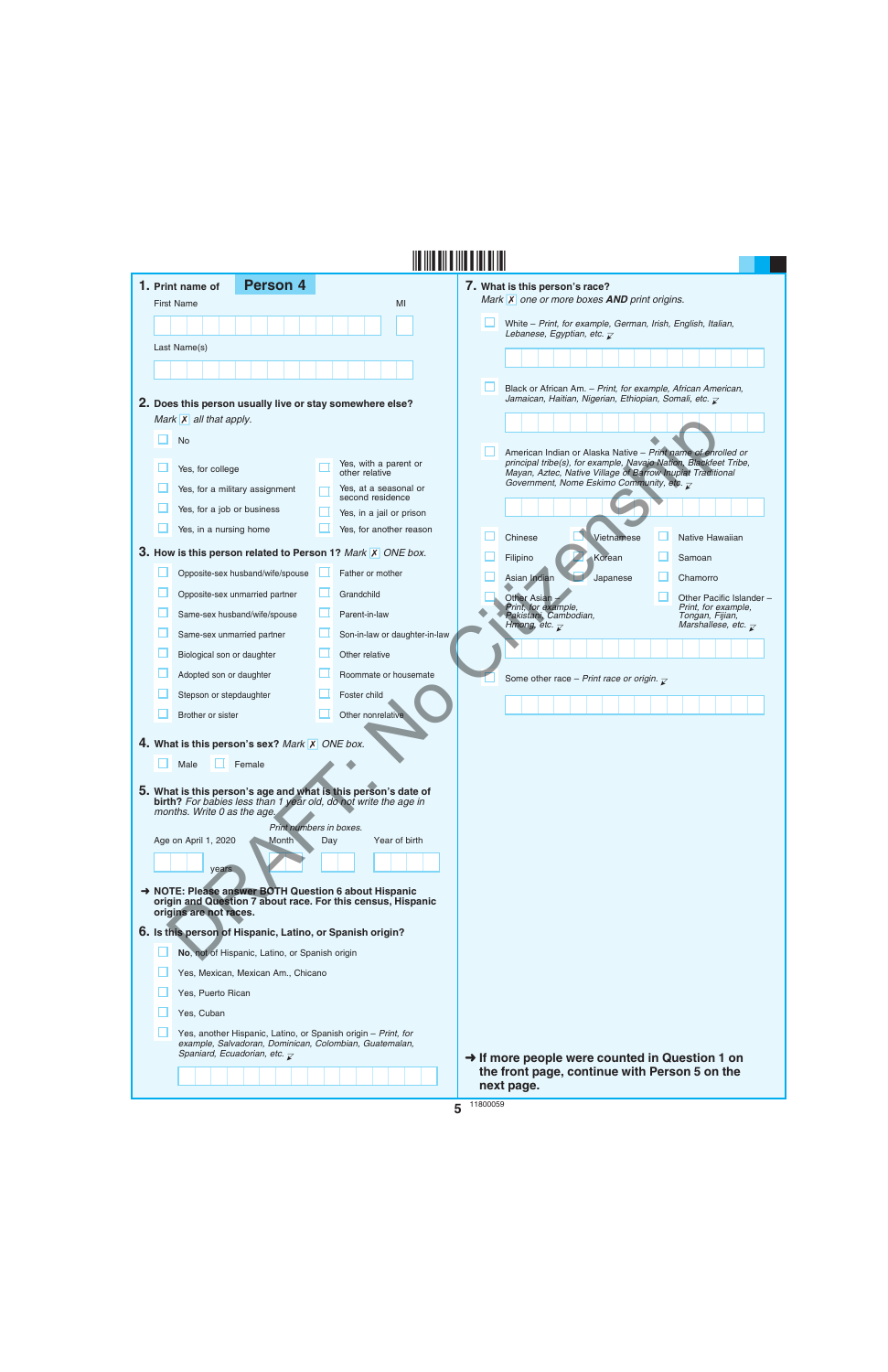|  | 1. Print name of                                          | <b>Person 5</b>                                |     |                                                                                                                                   | 7. What is this person's race?                                                                                                           |                                            |
|--|-----------------------------------------------------------|------------------------------------------------|-----|-----------------------------------------------------------------------------------------------------------------------------------|------------------------------------------------------------------------------------------------------------------------------------------|--------------------------------------------|
|  | <b>First Name</b>                                         |                                                |     | MI                                                                                                                                | Mark <b>X</b> one or more boxes <b>AND</b> print origins.                                                                                |                                            |
|  |                                                           |                                                |     |                                                                                                                                   | White - Print, for example, German, Irish, English, Italian,<br>Lebanese, Egyptian, etc. $\mathbb Z$                                     |                                            |
|  | Last Name(s)                                              |                                                |     |                                                                                                                                   |                                                                                                                                          |                                            |
|  |                                                           |                                                |     |                                                                                                                                   |                                                                                                                                          |                                            |
|  |                                                           |                                                |     |                                                                                                                                   | Black or African Am. - Print, for example, African American,<br>Jamaican, Haitian, Nigerian, Ethiopian, Somali, etc. $\bar{\mathcal{L}}$ |                                            |
|  | Mark $\overline{X}$ all that apply.                       |                                                |     | 2. Does this person usually live or stay somewhere else?                                                                          |                                                                                                                                          |                                            |
|  | <b>No</b>                                                 |                                                |     |                                                                                                                                   |                                                                                                                                          |                                            |
|  |                                                           |                                                |     |                                                                                                                                   | American Indian or Alaska Native - Print name of enrolled or                                                                             |                                            |
|  | Yes, for college                                          |                                                |     | Yes, with a parent or<br>other relative                                                                                           | principal tribe(s), for example, Navajo Nation, Blackfeet Tribe,<br>Mayan, Aztec, Native Village of Barrow Inupiat Traditional           |                                            |
|  | Yes, for a military assignment                            |                                                |     | Yes, at a seasonal or<br>second residence                                                                                         | Government, Nome Eskimo Community, etc. $\overline{\mathcal{L}}$                                                                         |                                            |
|  | Yes, for a job or business                                |                                                |     | Yes, in a jail or prison                                                                                                          |                                                                                                                                          |                                            |
|  | Yes, in a nursing home                                    |                                                |     | Yes, for another reason                                                                                                           | Vietnamese<br>Chinese                                                                                                                    | Native Hawaiian                            |
|  |                                                           |                                                |     | 3. How is this person related to Person 1? Mark X ONE box.                                                                        | Korean<br>Filipino                                                                                                                       | Samoan                                     |
|  | Opposite-sex husband/wife/spouse                          |                                                |     | Father or mother                                                                                                                  | Asian Indian<br>Japanese                                                                                                                 | Chamorro                                   |
|  | Opposite-sex unmarried partner                            |                                                | ப   | Grandchild                                                                                                                        | Other Asian                                                                                                                              | Other Pacific Islander -                   |
|  | Same-sex husband/wife/spouse                              |                                                |     | Parent-in-law                                                                                                                     | Print, for example,<br>Pakistani, Cambodian,                                                                                             | Print, for example,<br>Tongan, Fijian,     |
|  | Same-sex unmarried partner                                |                                                |     | Son-in-law or daughter-in-law                                                                                                     | Hmong, etc. $\overline{\mathcal{L}}$                                                                                                     | Marshallese, etc. $\overline{\mathcal{C}}$ |
|  | Biological son or daughter                                |                                                |     | Other relative                                                                                                                    |                                                                                                                                          |                                            |
|  | Adopted son or daughter                                   |                                                |     | Roommate or housemate                                                                                                             | Some other race - Print race or origin. $\bar{x}$                                                                                        |                                            |
|  | Stepson or stepdaughter                                   |                                                |     | Foster child                                                                                                                      |                                                                                                                                          |                                            |
|  | Brother or sister                                         |                                                |     | Other nonrelative                                                                                                                 |                                                                                                                                          |                                            |
|  | 4. What is this person's sex? Mark X ONE box.             |                                                |     |                                                                                                                                   |                                                                                                                                          |                                            |
|  | Male                                                      | Female                                         |     |                                                                                                                                   |                                                                                                                                          |                                            |
|  |                                                           |                                                |     |                                                                                                                                   |                                                                                                                                          |                                            |
|  |                                                           |                                                |     | 5. What is this person's age and what is this person's date of<br>birth? For babies less than 1 year old, do not write the age in |                                                                                                                                          |                                            |
|  | months. Write 0 as the age.                               |                                                |     |                                                                                                                                   |                                                                                                                                          |                                            |
|  | Age on April 1, 2020                                      | Print numbers in boxes.<br><b>Month</b>        | Day | Year of birth                                                                                                                     |                                                                                                                                          |                                            |
|  |                                                           |                                                |     |                                                                                                                                   |                                                                                                                                          |                                            |
|  | years                                                     |                                                |     |                                                                                                                                   |                                                                                                                                          |                                            |
|  |                                                           |                                                |     | → NOTE: Please answer BOTH Question 6 about Hispanic<br>origin and Question 7 about race. For this census, Hispanic               |                                                                                                                                          |                                            |
|  | origins are not races.                                    |                                                |     |                                                                                                                                   |                                                                                                                                          |                                            |
|  | 6. Is this person of Hispanic, Latino, or Spanish origin? |                                                |     |                                                                                                                                   |                                                                                                                                          |                                            |
|  |                                                           | No, not of Hispanic, Latino, or Spanish origin |     |                                                                                                                                   |                                                                                                                                          |                                            |
|  |                                                           | Yes, Mexican, Mexican Am., Chicano             |     |                                                                                                                                   |                                                                                                                                          |                                            |
|  | Yes, Puerto Rican                                         |                                                |     |                                                                                                                                   |                                                                                                                                          |                                            |
|  | Yes, Cuban                                                |                                                |     |                                                                                                                                   |                                                                                                                                          |                                            |
|  | Spaniard, Ecuadorian, etc. $\bar{z}$                      |                                                |     | Yes, another Hispanic, Latino, or Spanish origin - Print, for<br>example, Salvadoran, Dominican, Colombian, Guatemalan,           | → If more people were counted in Question 1 on                                                                                           |                                            |
|  |                                                           |                                                |     |                                                                                                                                   | the front page, continue with Person 6 on the<br>next page.                                                                              |                                            |

**6** 11800067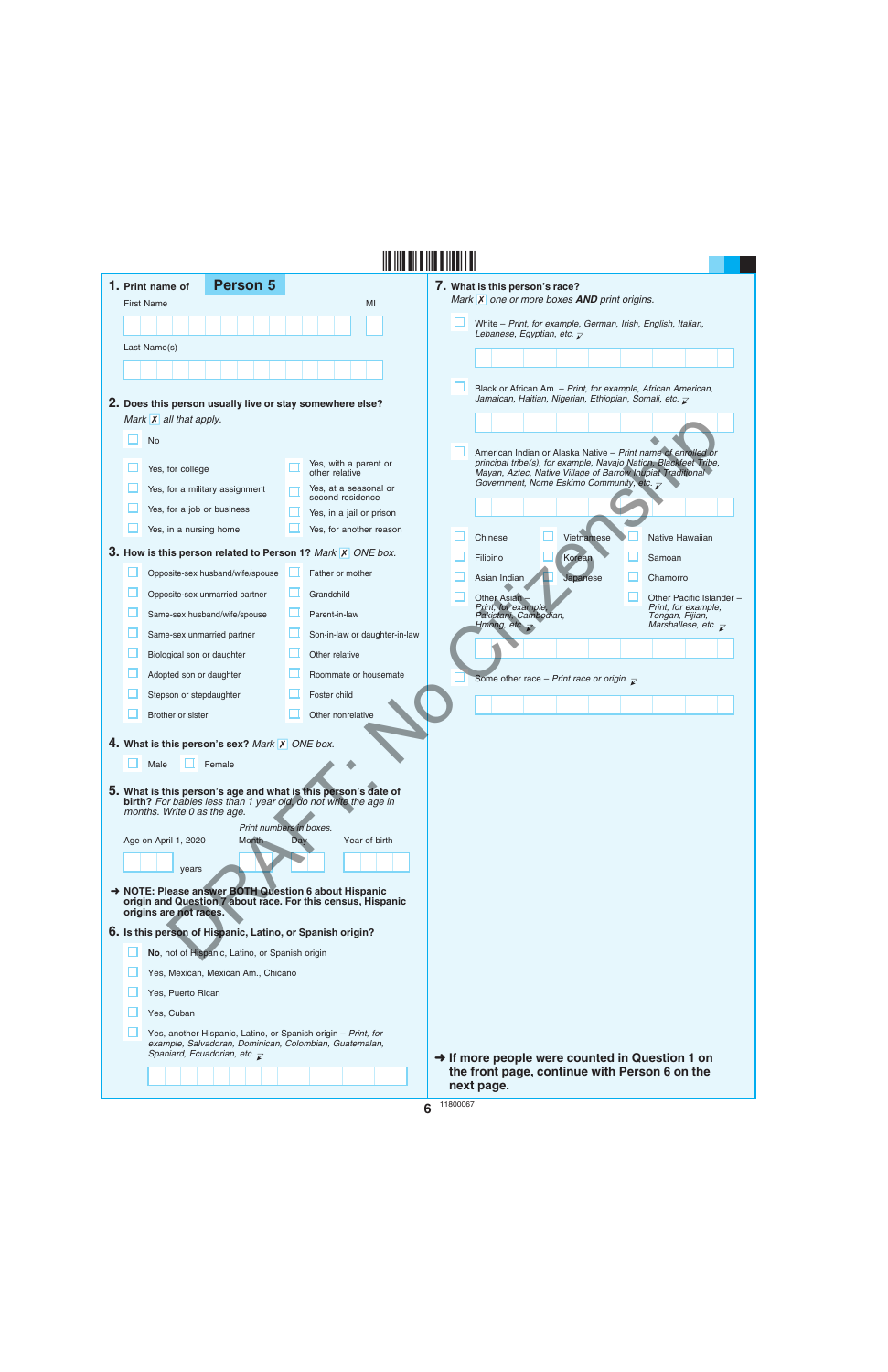|  | 1. Print name of                                                                                    | <b>Person 6</b>                         |     |                                                                                                                                | 7. What is this person's race?                                                                                                 |                                                                    |  |
|--|-----------------------------------------------------------------------------------------------------|-----------------------------------------|-----|--------------------------------------------------------------------------------------------------------------------------------|--------------------------------------------------------------------------------------------------------------------------------|--------------------------------------------------------------------|--|
|  | <b>First Name</b>                                                                                   |                                         |     | MI                                                                                                                             | Mark X one or more boxes AND print origins.                                                                                    |                                                                    |  |
|  |                                                                                                     |                                         |     |                                                                                                                                | White - Print, for example, German, Irish, English, Italian,<br>Lebanese, Egyptian, etc. $\overline{\mathcal{L}}$              |                                                                    |  |
|  | Last Name(s)                                                                                        |                                         |     |                                                                                                                                |                                                                                                                                |                                                                    |  |
|  |                                                                                                     |                                         |     |                                                                                                                                |                                                                                                                                |                                                                    |  |
|  |                                                                                                     |                                         |     |                                                                                                                                | Black or African Am. - Print, for example, African American,                                                                   |                                                                    |  |
|  | 2. Does this person usually live or stay somewhere else?                                            |                                         |     |                                                                                                                                | Jamaican, Haitian, Nigerian, Ethiopian, Somali, etc. $\bar{\chi}$                                                              |                                                                    |  |
|  | Mark $\mathsf{X}$ all that apply.                                                                   |                                         |     |                                                                                                                                |                                                                                                                                |                                                                    |  |
|  | <b>No</b>                                                                                           |                                         |     |                                                                                                                                | American Indian or Alaska Native - Print name of enrolled or                                                                   |                                                                    |  |
|  | Yes, for college                                                                                    |                                         |     | Yes, with a parent or<br>other relative                                                                                        | principal tribe(s), for example, Navajo Nation, Blackfeet Tribe,<br>Mayan, Aztec, Native Village of Barrow Inupiat Traditional |                                                                    |  |
|  | Yes, for a military assignment                                                                      |                                         |     | Yes, at a seasonal or<br>second residence                                                                                      | Government, Nome Eskimo Community, etc. $\overline{\mathcal{L}}$                                                               |                                                                    |  |
|  | Yes, for a job or business                                                                          |                                         |     | Yes, in a jail or prison                                                                                                       |                                                                                                                                |                                                                    |  |
|  | Yes, in a nursing home                                                                              |                                         |     | Yes, for another reason                                                                                                        |                                                                                                                                |                                                                    |  |
|  |                                                                                                     |                                         |     | 3. How is this person related to Person 1? Mark X ONE box.                                                                     | Vietnamese<br>Chinese                                                                                                          | Native Hawaiian                                                    |  |
|  | Opposite-sex husband/wife/spouse                                                                    |                                         |     | Father or mother                                                                                                               | Filipino<br>Korean                                                                                                             | Samoan                                                             |  |
|  | Opposite-sex unmarried partner                                                                      |                                         |     | Grandchild                                                                                                                     | Asian Indian<br>Japanese                                                                                                       | Chamorro                                                           |  |
|  | Same-sex husband/wife/spouse                                                                        |                                         |     | Parent-in-law                                                                                                                  | Other Asian<br>Print, for example,<br>Pakistani, Cambodian,                                                                    | Other Pacific Islander -<br>Print, for example,<br>Tongan, Fijian, |  |
|  | Same-sex unmarried partner                                                                          |                                         |     | Son-in-law or daughter-in-law                                                                                                  | Hmong, etc. $\overline{\mathcal{L}}$                                                                                           | Marshallese, etc. $\overline{\mathcal{L}}$                         |  |
|  | Biological son or daughter                                                                          |                                         |     | Other relative                                                                                                                 |                                                                                                                                |                                                                    |  |
|  | Adopted son or daughter                                                                             |                                         |     | Roommate or housemate                                                                                                          |                                                                                                                                |                                                                    |  |
|  | Stepson or stepdaughter                                                                             |                                         |     | Foster child                                                                                                                   | Some other race - Print race or origin. $\mathbf{r}$                                                                           |                                                                    |  |
|  | Brother or sister                                                                                   |                                         |     | Other nonrelative                                                                                                              |                                                                                                                                |                                                                    |  |
|  |                                                                                                     |                                         |     |                                                                                                                                |                                                                                                                                |                                                                    |  |
|  | 4. What is this person's sex? Mark X ONE box.                                                       |                                         |     |                                                                                                                                |                                                                                                                                |                                                                    |  |
|  | Female<br>Male                                                                                      |                                         |     |                                                                                                                                |                                                                                                                                |                                                                    |  |
|  |                                                                                                     |                                         |     | 5. What is this person's age and what is this person's date of birth? For babies less than 1 year old, do not write the age in |                                                                                                                                |                                                                    |  |
|  | months. Write 0 as the age.                                                                         |                                         |     |                                                                                                                                |                                                                                                                                |                                                                    |  |
|  | Age on April 1, 2020                                                                                | Print numbers in boxes.<br><b>Month</b> | Day | Year of birth                                                                                                                  |                                                                                                                                |                                                                    |  |
|  |                                                                                                     |                                         |     |                                                                                                                                |                                                                                                                                |                                                                    |  |
|  | years                                                                                               |                                         |     |                                                                                                                                |                                                                                                                                |                                                                    |  |
|  | → NOTE: Please answer BOTH Question 6 about Hispanic                                                |                                         |     | origin and Question 7 about race. For this census, Hispanic                                                                    |                                                                                                                                |                                                                    |  |
|  | origins are not races.                                                                              |                                         |     |                                                                                                                                |                                                                                                                                |                                                                    |  |
|  | 6. Is this person of Hispanic, Latino, or Spanish origin?                                           |                                         |     |                                                                                                                                |                                                                                                                                |                                                                    |  |
|  | No, not of Hispanic, Latino, or Spanish origin                                                      |                                         |     |                                                                                                                                |                                                                                                                                |                                                                    |  |
|  | Yes, Mexican, Mexican Am., Chicano                                                                  |                                         |     |                                                                                                                                |                                                                                                                                |                                                                    |  |
|  | Yes, Puerto Rican                                                                                   |                                         |     |                                                                                                                                |                                                                                                                                |                                                                    |  |
|  | Yes, Cuban                                                                                          |                                         |     |                                                                                                                                |                                                                                                                                |                                                                    |  |
|  | Yes, another Hispanic, Latino, or Spanish origin - Print, for                                       |                                         |     |                                                                                                                                |                                                                                                                                |                                                                    |  |
|  | example, Salvadoran, Dominican, Colombian, Guatemalan,<br>Spaniard, Ecuadorian, etc. $\overline{z}$ |                                         |     |                                                                                                                                | $\rightarrow$ If more people were counted in Question 1 on                                                                     |                                                                    |  |
|  |                                                                                                     |                                         |     |                                                                                                                                | the front page, continue with Person 7 on the                                                                                  |                                                                    |  |
|  |                                                                                                     |                                         |     |                                                                                                                                | next page.                                                                                                                     |                                                                    |  |